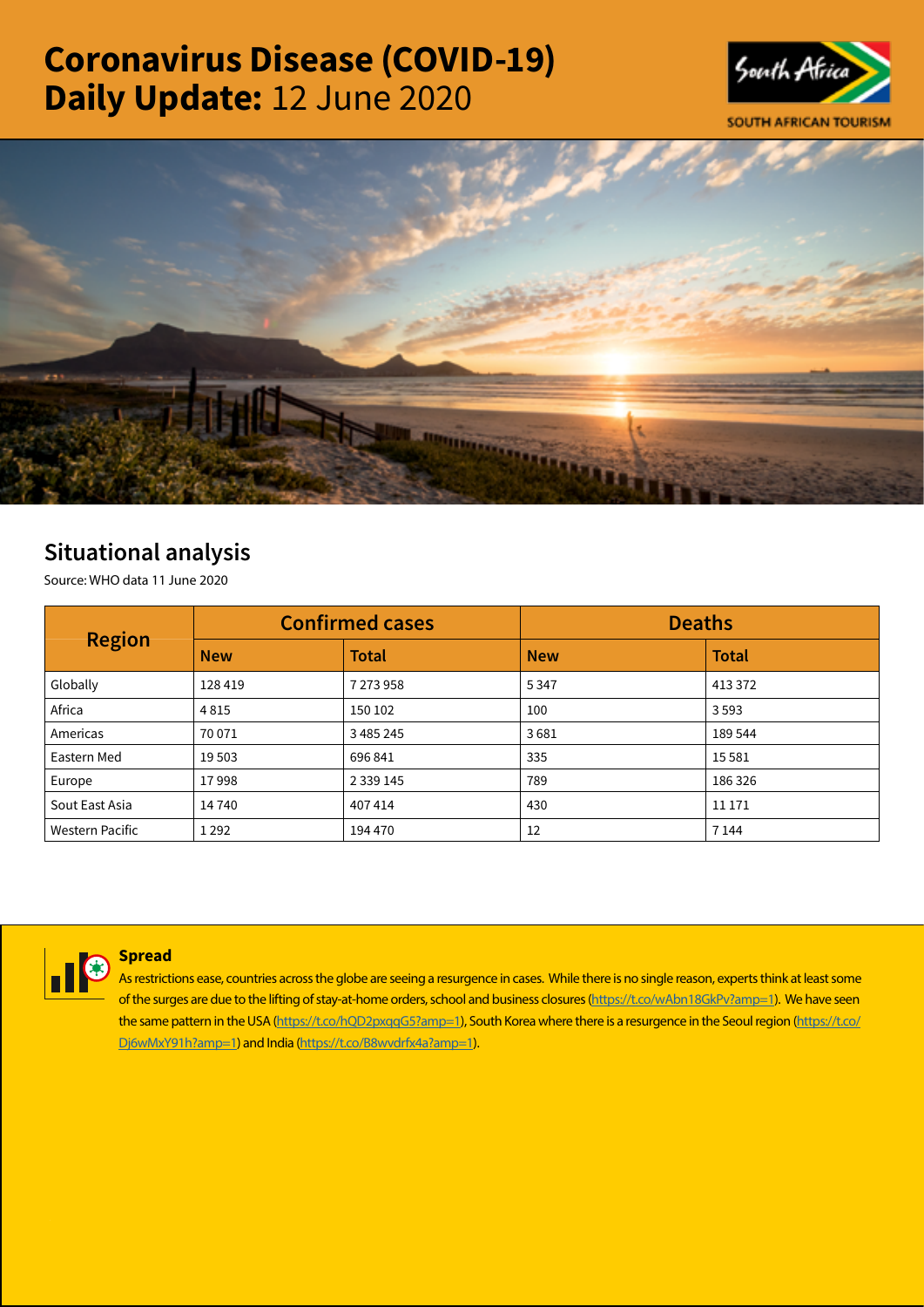# South Africa:



| <b>Date</b> | <b>Tests</b> | <b>Negative</b> | <b>Positive</b> | <b>Deaths</b> | $% + /$<br><b>Tests</b> | % test/Pop<br>(58780000) | <b>Fatality Rate</b><br>(Deaths/<br>Pos) | Recover-<br><b>ies</b> | <b>Recovery Rate</b><br>% (Rec/Pos) |
|-------------|--------------|-----------------|-----------------|---------------|-------------------------|--------------------------|------------------------------------------|------------------------|-------------------------------------|
| 5 June      | 850871       | 807437          | 43 4 34         | 908           | 5,1                     | 1,45                     | 2,09                                     | 23 0 88                | 53                                  |
| 6 June      | 891 668      | 845 695         | 45 973          | 952           | 5,16                    | 1,52                     | 2,07                                     | 24 2 58                | 53                                  |
| 7 June      | 920 064      | 871 779         | 48 285          | 998           | 5,25                    | 1,57                     | 2,07                                     | 24 3 64                | 50                                  |
| 8 June      | 943 059      | 892 180         | 50879           | 1080          | 5,4                     | 1,6                      | 2,12                                     | 26 0 99                | 51                                  |
| 9 June      | 968 070      | 915 079         | 52 991          | 1 1 6 2       | 5,47                    | 1,65                     | 2,19                                     | 29 0 06                | 55                                  |
| 10 June     | 998 400      | 942 979         | 55 4 21         | 1 2 1 0       | 5,55                    | 1,7                      | 2,18                                     | 31505                  | 57                                  |
| 11 June     | 1028399      | 969 831         | 58 5 68         | 1 2 8 4       | 5,7                     | 1,75                     | 2,19                                     | 33 25 2                | 57                                  |

Visit: [www.sacoronavirus.co.za](http://www.sacoronavirus.co.za) for the latest updates. SA Tourism will make updates available on [www.southafrica.net.](http://www.southafrica.net)

#### SOUTH AFRICA NEWS

### TOURISM RELATED ARTICLES

- [Travel sector set to lose more than 197m jobs due to prolonged travel restrictions The devastating figure comes from WTTC](https://www.iol.co.za/travel/travel-news/travel-sector-set-to-lose-more-than-197m-jobs-due-to-prolonged-travel-restrictions-49250793)  [economic modelling, which looks at the impact faced by the travel and tourism sector amid local and global travel restrictions](https://www.iol.co.za/travel/travel-news/travel-sector-set-to-lose-more-than-197m-jobs-due-to-prolonged-travel-restrictions-49250793)  [as a result of Covid-19](https://www.iol.co.za/travel/travel-news/travel-sector-set-to-lose-more-than-197m-jobs-due-to-prolonged-travel-restrictions-49250793)
- [Casino industry hopes to reopen within the next month But at reduced capacity and under strict Covid-19 health protocols.](https://www.moneyweb.co.za/news/companies-and-deals/casino-industry-hopes-to-reopen-within-the-next-month/)  [South Africa's multi-billion-rand casino industry, which directly employs more than 20 000 people, is pushing for the sector to](https://www.moneyweb.co.za/news/companies-and-deals/casino-industry-hopes-to-reopen-within-the-next-month/)  [be allowed to reopen within the next month as government considers easing Covid-19 restrictions in Level 3](https://www.moneyweb.co.za/news/companies-and-deals/casino-industry-hopes-to-reopen-within-the-next-month/)
- [Tourism, hospitality businesses fight back over rejected insurance claims for Covid-19 losses Rejected Covid-19 insurance](https://www.news24.com/fin24/companies/financial-services/tourism-hospitality-businesses-fight-back-over-rejected-insurance-claims-for-covid-19-losses-20200611)  [claims are increasingly affecting the South African tourism and hospitality sector, with hundreds of claimants saying they](https://www.news24.com/fin24/companies/financial-services/tourism-hospitality-businesses-fight-back-over-rejected-insurance-claims-for-covid-19-losses-20200611)  [should be covered under business interruption](https://www.news24.com/fin24/companies/financial-services/tourism-hospitality-businesses-fight-back-over-rejected-insurance-claims-for-covid-19-losses-20200611)
- Inside the looming court case that could force insurers to pay Covid-19 claims
- [Airbnb reveals plan to promote domestic travel Airbnb has revealed it will join forces with Tourism KwaZulu-Natal and Wesgro,](https://www.iol.co.za/travel/south-africa/airbnb-reveals-plan-to-promote-domestic-travel-49257982)  a tourism, trade and investment agency in the Western Cape, to promote domestic travel as lockdown measures start to ease [in South Africa](https://www.iol.co.za/travel/south-africa/airbnb-reveals-plan-to-promote-domestic-travel-49257982)
- [#SouthAfricaisTravelReady: Have a little faith There are positive signs in both the domestic leisure and inbound tourism](https://www.iol.co.za/travel/south-africa/airbnb-reveals-plan-to-promote-domestic-travel-49257982)  [space and there are strong expectations that domestic leisure tourism will open "very soon" followed by inbound at least in](https://www.iol.co.za/travel/south-africa/airbnb-reveals-plan-to-promote-domestic-travel-49257982)  [September 2020, or "maybe even sooner than that"](https://www.iol.co.za/travel/south-africa/airbnb-reveals-plan-to-promote-domestic-travel-49257982)
- Global airlines keen to return to SA Major international airlines want to return to South African airspace and are a vital part of [reopening inbound tourism](http://www.tourismupdate.co.za/article/199618/Global-airlines-keen-to-return-to-SA)

# GENERAL COVID-19 RELATED ARTICLES

- [Call in the medics: Beds don't cure people Nearly one million Covid-19 tests conducted, millions screened and tens of](https://mg.co.za/coronavirus-essentials/2020-06-11-call-in-the-medics-beds-dont-cure-people/)  thousands testing positive. The pandemic in South Africa, after an initial slowdown in its spread, is finally taking on its natural [progression and spreading rapidly](https://mg.co.za/coronavirus-essentials/2020-06-11-call-in-the-medics-beds-dont-cure-people/)
- [100 days of Covid-19 | Cases are increasing at the highest rate since outbreak began First 100 days marked with frustration](https://www.news24.com/news24/southafrica/investigations/100-days-of-covid-19-cases-are-increasing-at-the-highest-rate-since-outbreak-began-20200612)  [over regulations, job losses and increased hunger. Early success in limiting initial exponential spread of Covid-19, but expected](https://www.news24.com/news24/southafrica/investigations/100-days-of-covid-19-cases-are-increasing-at-the-highest-rate-since-outbreak-began-20200612)  [surge looming. Covid-19 has so far claimed 1 210 lives, and infected 55 421 as the economy buckles under lockdown pressure](https://www.news24.com/news24/southafrica/investigations/100-days-of-covid-19-cases-are-increasing-at-the-highest-rate-since-outbreak-began-20200612)
- [Many children better off at school than at home, says child expert Going back to school will improve kids' 'mental and](https://www.timeslive.co.za/news/south-africa/2020-06-12-many-children-better-off-at-school-than-at-home-says-child-expert/)  [psychological wellbeing'](https://www.timeslive.co.za/news/south-africa/2020-06-12-many-children-better-off-at-school-than-at-home-says-child-expert/)